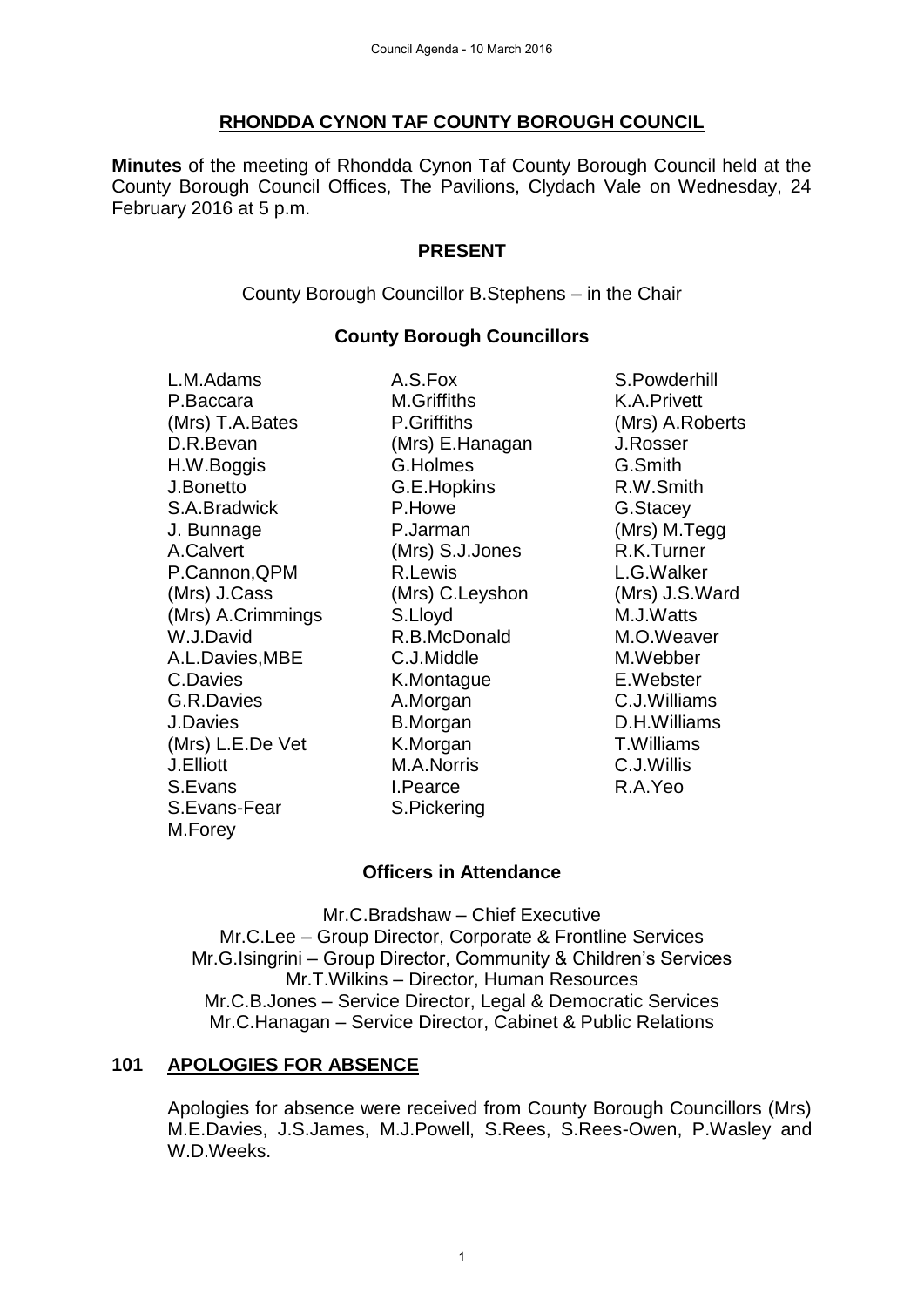## **102 DECLARATIONS OF INTERESTS**

In accordance with Members' Code of Conduct, the following declarations of personal interests in matters pertaining to the agenda were received from:

- (1) County Borough Councillor S.Bradwick in relation to Agenda Item No.7 Presentation – Deliberate Fires & Wild Fires – "I am a member of the South Wales Fire & Rescue Service"
- (2) County Borough Councillor B.Morgan in relation to Agenda Item No.7 Presentation – Deliberate Fires & Wild Fires – "I am a member of the South Wales Fire & Rescue Service"
- (3) County Borough Councillor (Mrs) S.J.Jones in relation to Agenda Item No.7 – Presentation – Deliberate Fires & Wild Fires – "I am a member of the South Wales Fire & Rescue Service"
- (4) County Borough Councillor S. Pickering in relation to Agenda Item No.7 Presentation – Deliberate Fires & Wild Fires – "I am a member of the South Wales Fire & Rescue Service"
- (5) County Borough Councillor K.Morgan in relation to Agenda Item No.10(b) – Notice of Motion – "My Son uses Home to School Transport".

County Borough Councillor P.Jarman also declared that she had been granted a dispensation by the Standards Committee to speak and vote on all matters for the duration and adoption of the 2016/17 budget process.

### **103 PETITION**

County Borough Councillor M.O.Weaver presented the Mayor with a petition calling on the Council to include the Moel area of Pentre in the 121 bus service route.

#### **104 ANNOUNCEMENTS**

There were no announcements on this occasion.

#### **105 MINUTES**

**RESOLVED** to approve as an accurate record, the minutes of the meeting of the Council held on 27 January 2016 subject to a correction to Minute No.99 – Notice of Motion - to include reference to the need to immediately remove the published minutes from the Council's website and that they be replaced by minutes that did not risk breaching the Data Protection Act and that an apology be made to the named person.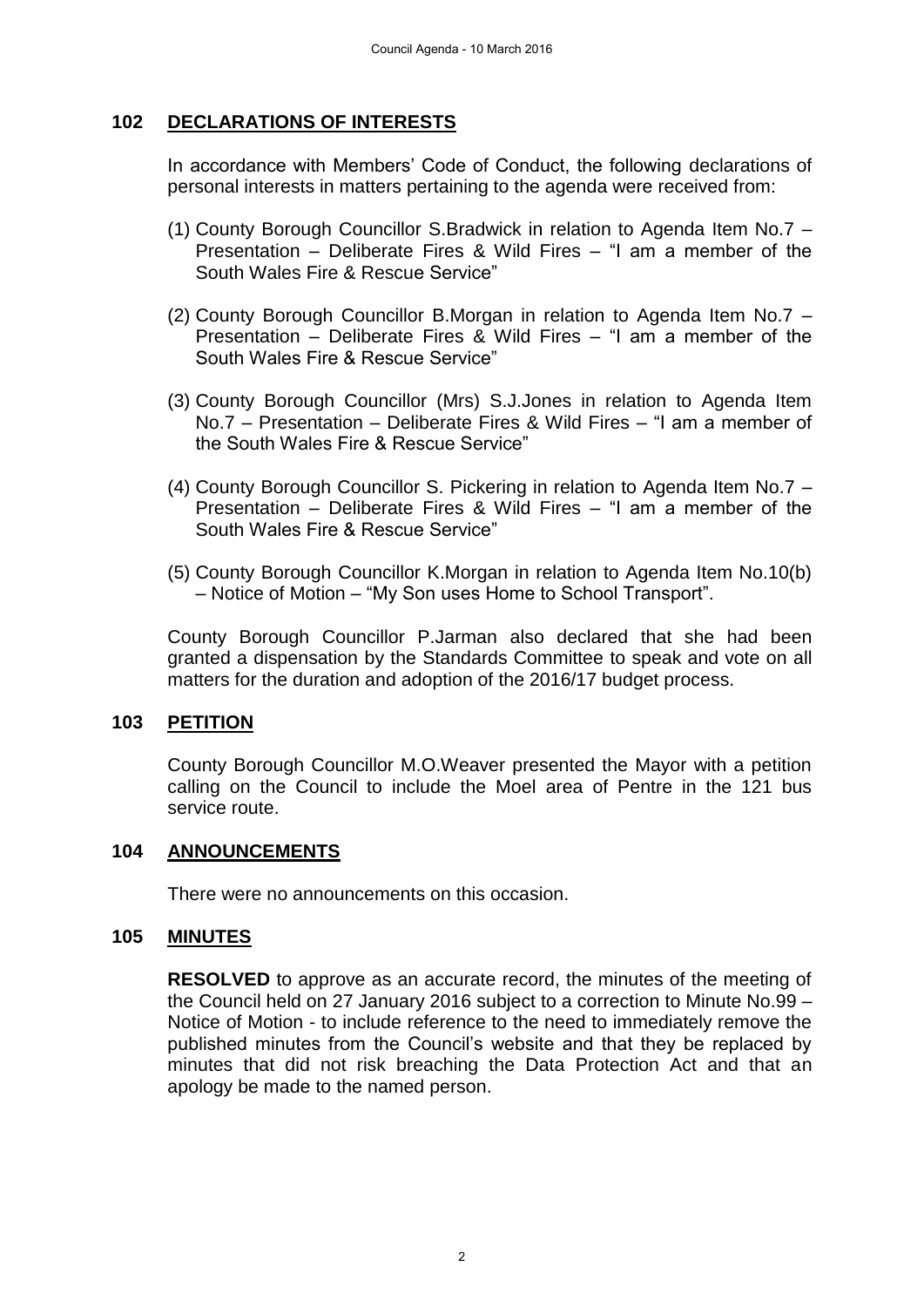### **OPEN GOVERNMENT**

#### **106 STATEMENTS**

- (1) The Leader of the Council, County Borough Councillor A.Morgan, updated Members on the ongoing situation regarding essential works being undertaken on the A4233 – Maerdy Mountain Road – following a landslip. More detailed information on the extent of the work needed to rectify the existing problems would be known in April 2016 following investigations. In the meantime, the situation was being monitored daily and if further significant movement occurred, appropriate action would be taken.
- (2) The Cabinet Member for Environment, Leisure & Culture, County Borough Councillor A. Crimmings, was pleased to informed Members that the new recycling centre in Treherbert was opening on 29<sup>th</sup> February 2016. Councillor Crimmings also informed Members that over the last nine months, provisional figures show that recycling within the County Borough is close to 62%.

### **107 MEMBERS' QUESTIONS**

### **(1) From County Borough Councillor M.O. Weaver to the Cabinet Member for Health & Adult Social Services (County Borough Councillor M. Forey)**

"Councillor Forey, will you make a statement on the service priorities for older people in the County?"

### **Response from Councillor Forey:**

"In alignment with the aims of the Social Services and Wellbeing Act which goes live on 6<sup>th</sup> April, our service priorities for older people involve a focus on preventative services and promoting independence through the provision of appropriate support to enable people to achieve their own well being. We will also continue to focus on safeguarding adults whose circumstances make them vulnerable.

 We will ensure that carers and helpers have a stronger voice. We are looking at closer collaboration and partnership working, working more closely with the Cwm Taf Health Board and the third sector. We are developing at home services and MASH provision. It is also important to align priorities very closely with the Council's Corporate Plan recognising that there are issues about sustainability in the longer term."

### **Supplementary Question from Councillor Weaver:**

"As a former Nurse with 42 years service in the NHS, I am well aware of the need to up-skill staff throughout their career to improve their practical academic knowledge to help retain sound nursing practice. The Alzheimers Society in Wales supports independent advocacy services for people with dementia as well as the need for compulsory mandatory dementia training for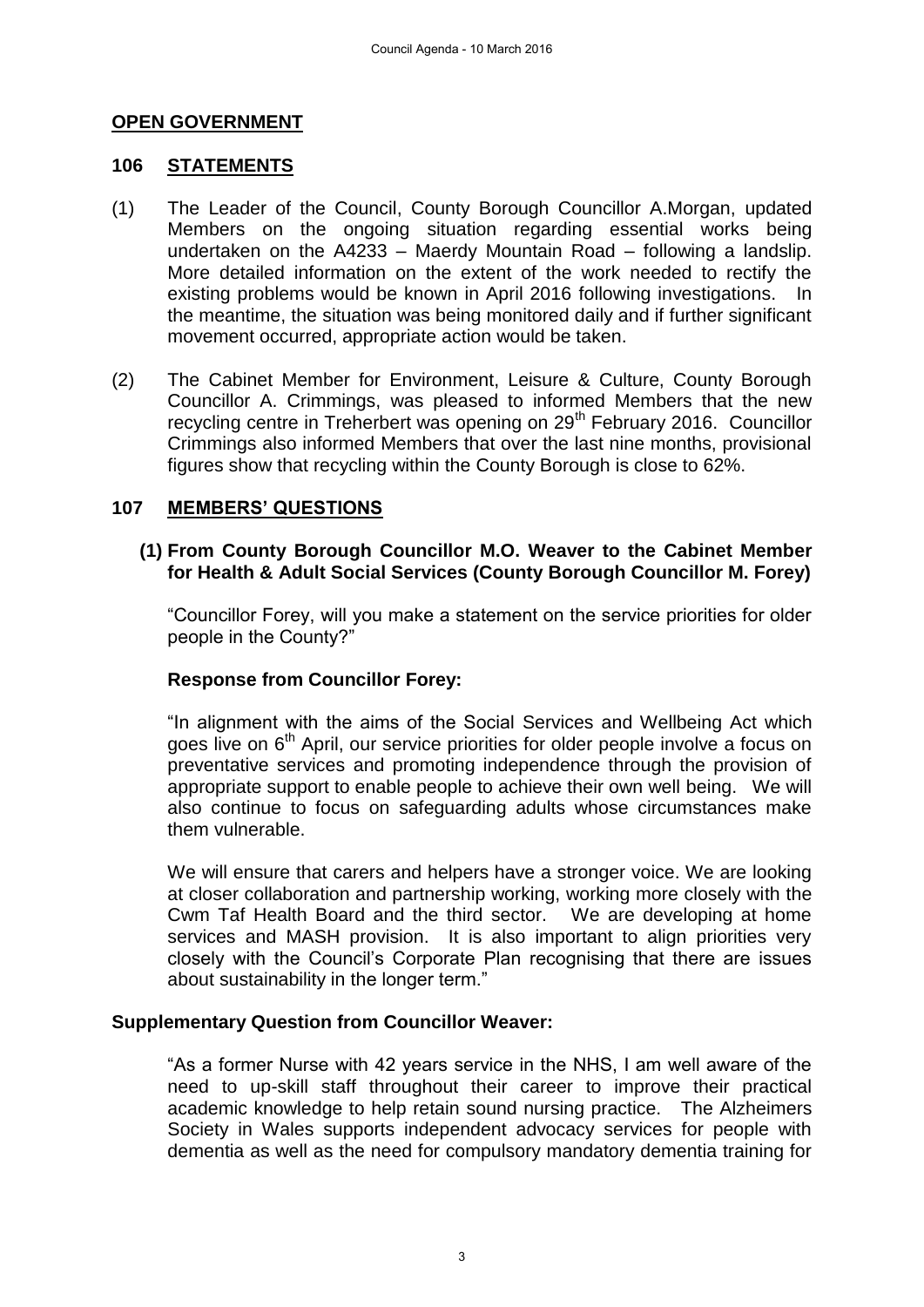Home Care workers. Dues this Council support these developments and when will they be implemented?"

## **Response from Councillor Forey:**

"This is a feature of the Act and yes, it will be looked at."

### **(2) From County Borough Councillor C. Leyshon to the Deputy Leader of the Council (County Borough Councillor K. Montague)**

"What is the Council doing to tackle empty properties in the County Borough?"

### **Response from Councillor K.Montague**:

"Empty properties are a blight in our communities and is a key priority for the Council. I would like to give thanks to the Scrutiny Working Group that did work on the Tackling Poverty agenda last year and a meeting was reconvened last month to look at the response going forward.

We have employed a dedicated Empty Housing Officer who will give specialist advice on what people can do to bring houses back into use and use enforcement powers.

We have also got a number of other programmes such as `Health In Action' in Tylorstown using grant funding from the Welsh Government to bring homes back into use."

### **Supplementary Question from Councillor Leyshon:**

"How do you feel our finances are about carrying this good work forward?"

### **Response from Councillor Montague:**

"Some Politicians think we have had a massive windfall but finances are still tight. However, I think what we have done is where there is strategic priorities, we can make strategic investment as well. We have shown this in our leisure centres."

### **(3) From County Borough Councillor H. Boggis to the Deputy Leader of the Council (County Borough Councillor K. Montague)**

"What support is the Council giving to third sector organisations?"

### **Response from Councillor K.Montague**

"We offer a range of support for the voluntary sector and they play a huge part in community life. They are important partners for us. We offer grant schemes, SLAs with third party providers and also provide in-kind Officer support. I feel we offer a lot of support for the voluntary sector which are well engaged with delivering services in partnership with the Council."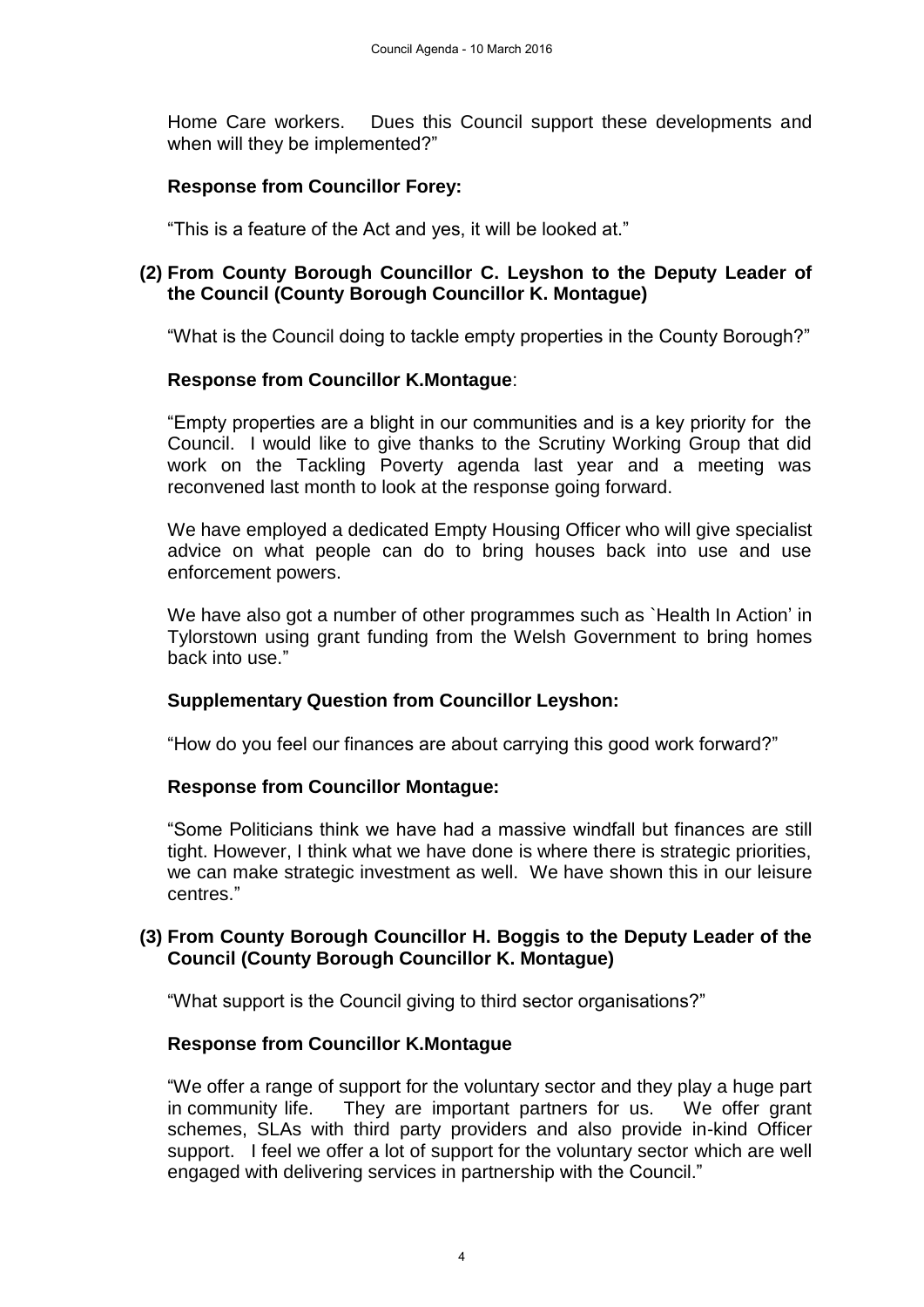## **Supplementary Question from Councillor Boggis**

"Would you agree with me that the third sector will continue to play a vital role in providing service delivery in future years?"

### **Response from Councillor Montague**

"I have been leading up the `RCT Together' approach and we have worked through a hundred applications to help deliver services. Voluntary sector, third sector and the community sector will provide greater role in providing services going forward. However, particularly on implementation around the Health and Well Being Act, I see the role of voluntary sector working in partnership and collaboration with the Council as growing. It is about improving communities' needs and not organisational interests."

### **(4) From County Borough Councillor G.Thomas to the Cabinet Member for Children's Social Services, Equalities and the Welsh Language (County Borough Councillor G.E.Hopkins)**

As County Borough Councillor G.Thomas was not present at the meeting to ask his question, i.e. "How is the Council seeking to support outside organisations in supporting the provision of the Welsh Language?" – it was noted that he would receive a written response from County Borough Councillor Hopkins.

## **(5) From County Borough Councillor M.J.Watts to the Cabinet Member for Health and Adult Social Services (County Borough Councillor M.Forey)**

"Please could you provide an update on Rhondda Care Home?"

### **Response from County Borough Councillor M.Forey**

"I think Members are familiar with the situation and background circumstances of what was a Private Residential Home in the Rhondda. Difficulties were experienced by the Home in providing sustainable services because of a lack of nursing staff. The CSSIW issued a closure notice which was appealed against but subsequently the Home was closed and there was a very short period of time for Social services and the Council to react to placing all the residents. Both Council and Health Board staff had to find placements for all 52 residents by last Friday. They completed this task with a day to spare. I would like to thank the staff for the collaborative work undertaken in this matter."

### **Supplementary Question from Councillor Watts**

"It seems to me that potentially very traumatic times for residents and families have been handled sensitively and effectively with the minimum disruption and the staff involved should be applauded. Is a review going to be undertaken to inform new working practises?"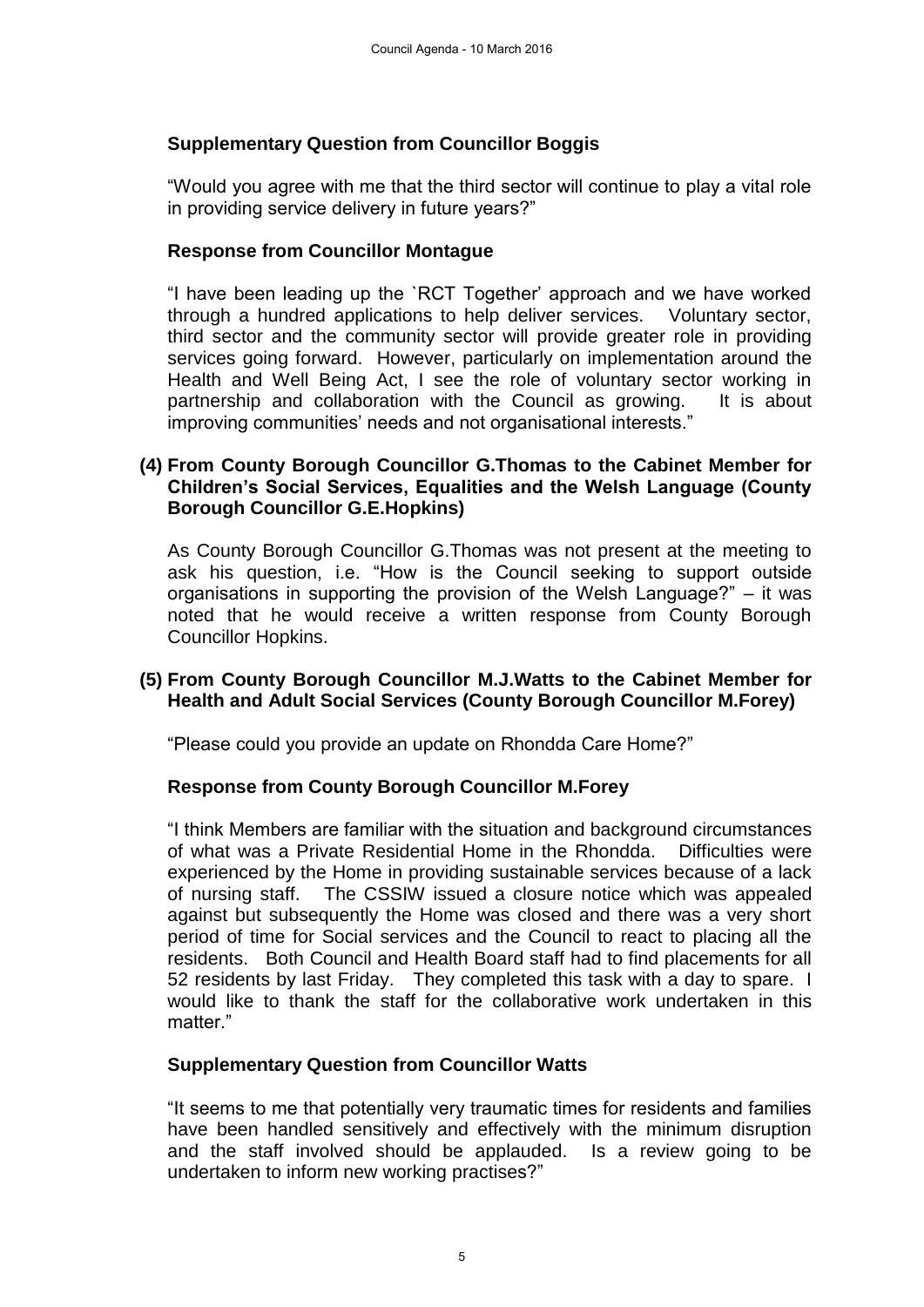#### **Response from Councillor Forey**

"There are indeed. We do have `lessons learnt' meetings ensuring all reviews of placements are dealt with in a timely way. We will meet with other residential homes to try and prevent another situation like this occurring in the future."

#### **108 PRESENTATION - DELIBERATE FIRES & WILD FIRES**

The Council received Mr.H.Jakeway - Chief Fire Officer, Garry Davies - Head of Community Safety & Partnerships and Chris Barton - Treasurer of the South Wales Fire & Rescue Service.

During the full and informative presentation, Members were informed of various aspects of the Fire & Rescue Service including budgets, funding, incident statistics and risk reduction through community safety and partnerships.

It was noted that Rhondda Cynon Taf had experienced a 0.46% increase in fires attended over the past three years. Deliberate fires increased by 3.39% and accidental fires decreased by 7.64%. In 2014/15 over 75% of fires attended in the County Borough were deliberately set. The initiatives being undertaken to try and educate the public on the dangers of setting fires deliberately were outlined and welcomed by the Council.

Following a question and answer session, the Fire & Rescue Service representatives were thanked for attending the meeting and providing Members with very useful information. Mr. Jakeway was asked to take back to his Authority, the Council's thanks for the all the work being done especially in trying to prevent people from deliberately light fires in the future.

### **REPORT OF THE CABINET**

### **109 THE COUNCIL'S 2016/17 REVENUE BUDGET STRATEGY**

The Group Director, Corporate & Frontline Services presented the report of the Cabinet which provided information on the implications for the Council of the Local Government Settlement for 2016/17 together with recommendations of the Cabinet in response to the Council's resourcing requirements in order to assist Members to determine specific service allocations within the Council's Revenue Budget together with the level of Council Tax for the year ending 31<sup>st</sup> March 2017.

In accordance with the Budget and Policy Framework Procedure Rule 2(b), the following had to be considered in conjunction with the Cabinet's Report:

"Please accept the following budget amendment on behalf of the Plaid Cymru Group within the timescale allowed for such amendments.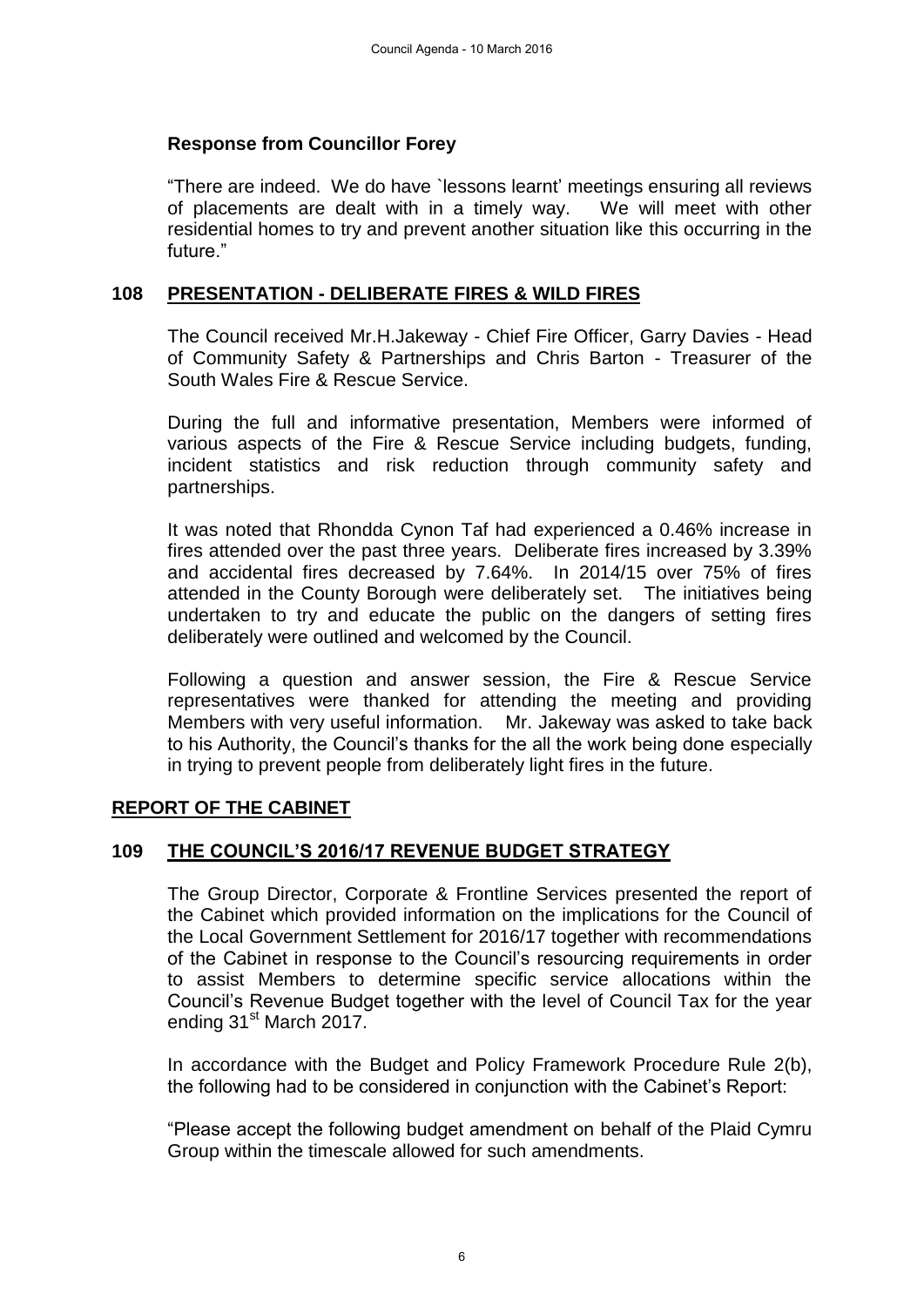Amendment tabled in the names of Councillors P.Jarman, G.Davies, C.Davies, S.Rees-Owen, M.Weaver, S.Evans-Fear, E.Webster, I.Pearce, K.Morgan

That all fees and charges that the Council are currently in receipt of be frozen at their present level for the Financial Year 2016/17. The effect of this amendment is that the estimated £450k that would be generated by adopting the proposed average 3% above RPI increase would instead be met from the General Fund Balances, reducing them from £10.5m to £10.05m which is still above the minimum level of General Fund Balances that the Council should hold".

A vote took place, for or against the above-mentioned budget amendment and as a result, the amendment was lost.

Following a discussion on the recommended budget proposals as presented in the Cabinet's report, it was **RESOLVED** –

- (1) Note the written statement from the Minister for Public Services and the table on the 2016/2017 Provisional local government settlement, reproduced at Appendix 1 and the update at Appendix 1A;
- (2) Note the allocation of £0.500M from General Fund Balances to the Medium Term Financial Planning & Service Transformation Reserve as detailed at Section 3;
- (3) Note the base budget adjustments impacting in 2016/17 as summarised in Table 1;
- (4) Note the budget adjustments following Cabinet approval on the  $4<sup>th</sup>$ February 2016 in respect of :
	- Library Services
	- Youth Engagement & Participation Services
	- Day Nursery Services
- (5) Approve the budget strategy proposals as summarised in Table 2, including:
	- I. An agreed general efficiency target of £6.350M for 2016/17;
	- II. The continued implementation of the Social Care Transformation Programme that will off set projected increased cost pressures by £2.985M in 2016/17;
	- III. The delivery of further management cost savings totaling £0.123M for 2016/17;
	- IV. Use of the 'Medium Term Financial Planning & Service Transformation Reserve' as transitional funding, totalling £2.147M for 2016/17.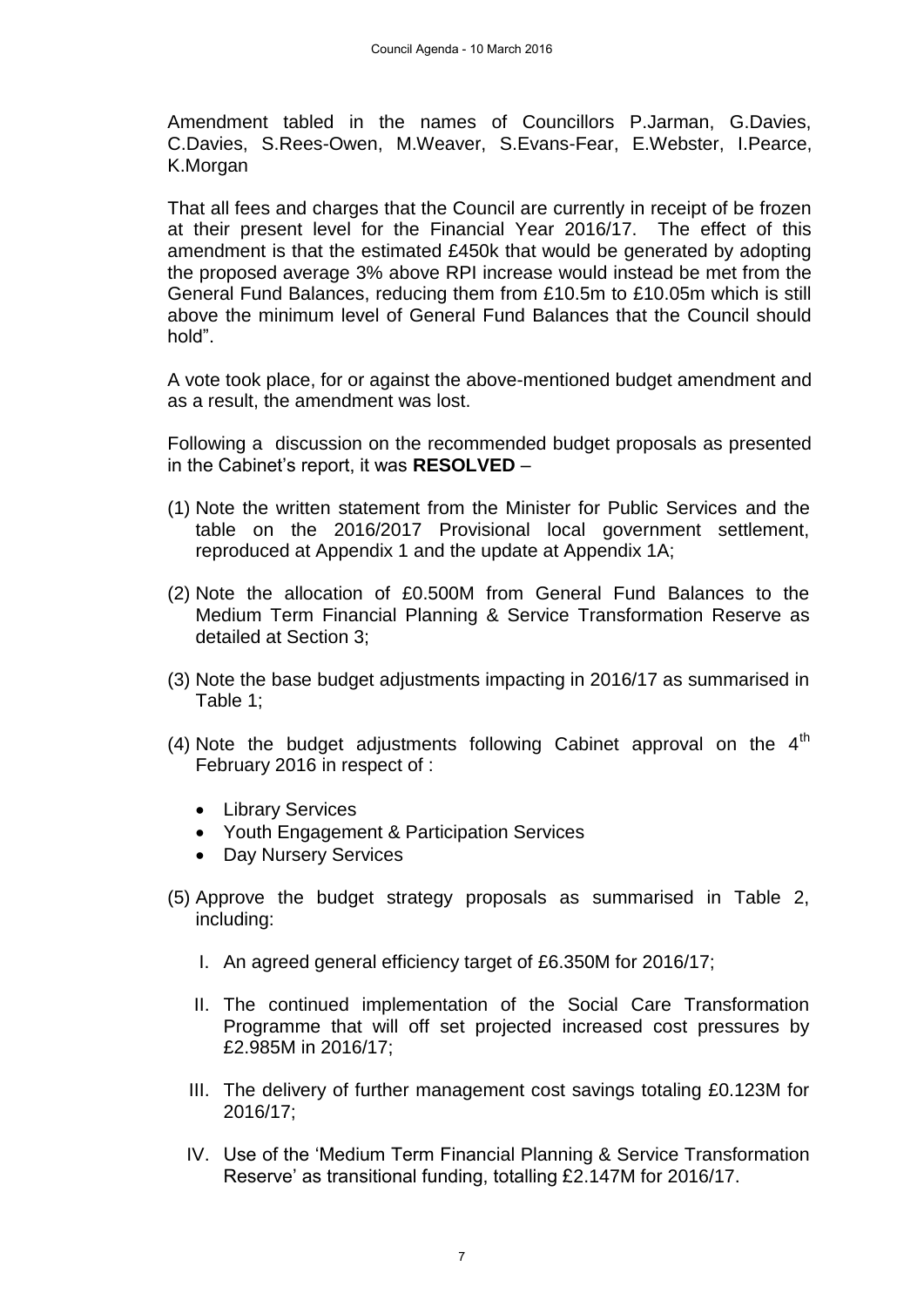- (6) Approve Tables 3 and 4 in Section 10 of the report as the basis of allocating resources to the Individual Schools Budget (ISB), to other Council Services, and to meet its corporate financing requirements;
- (7) Agree the Council Tax increase for the financial year ending the  $31<sup>st</sup>$ March 2017 at 2.75%;
- (8) Agree the Council's overall budget for 2016/2017, in order to set the Council Tax for the forthcoming financial year by the statutory deadline of the  $11^{th}$  March 2016.
- (9) Note that the final settlement will not be announced until the  $2<sup>nd</sup>$  March 2016, that is, after the Council's budget has been set on the basis of the Provisional Settlement. Accordingly, any changes to Welsh Government funding levels in the Final Settlement will be dealt with by means of adjustment to the level of the use of Transitional Funding (details of which will be included in the Council Tax Resolution to be considered by Council on the  $10^{th}$  March 2016).

# **REPORT OF THE CHIEF EXECUTIVE**

## **110 THE COUNCIL'S DRAFT CORPORATE PLAN 2016-2020**

The Chief Executive presented his report setting out the new draft Corporate Plan from 2016-17 – 2019/20 which:

- was informed by the priorities and concerns of residents, identified through the Budget and community consultation undertaken by the Cabinet during 2015 and 2016;
- provided a vision for the County Borough in 2020 including a set of priorities and measures of success for 2020 which would be used to ensure that services provided to residents were effective and efficient;
- set out how the delivery of the Corporate Plan would be monitored.

Following consideration of the report, it was **RESOLVED** to approve the Corporate Plan 2016-2020.

### **111 NOTICE OF MOTION**

The following Notice of Motion standing in the names of County Borough Councillors P.Jarman, G.R.Davies, C.Davies, M.O.Weaver, S.Rees-Owen, S.Evans-Fear, K.Morgan, E.Webster and I.Pearce was moved and seconded:

"Because of the benefits to the County Borough of RCT, this Council supports the UK's continued membership to the European Union"

In accordance with Council Procedure Rule 10.4 the following Amendment to the Motion was moved by County Borough Councillor A.Morgan and seconded by County Borough Councillor M.Webber: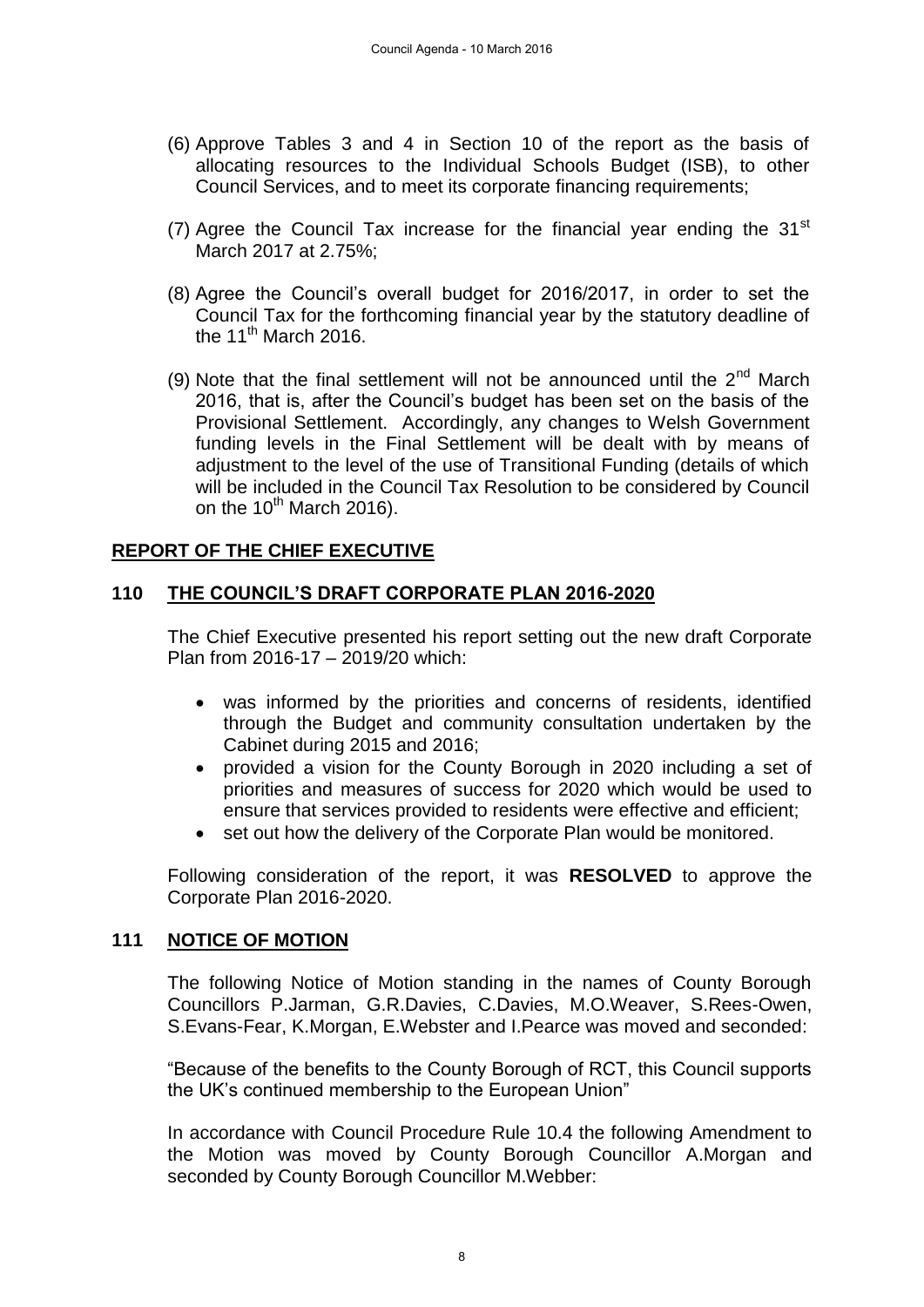"Because of the benefits to the County Borough of RCT, the Council will publically commit its cross party support to the `Stronger In' campaign and the IK's continued membership to the European Union."

In response to the amended motion, Councillor P.Jarman and her seconder, Councillor G.R.Davies withdrew the original motion, with the agreement of the Council.

A vote was, therefore, taken on the amended motion and it was **RESOLVED** that because of the benefits to the County Borough of RCT, the Council will publically commit its cross party support to the `Stronger In' campaign and the IK's continued membership to the European Union.

### **112 NOTICE OF MOTION**

The following Notice of Motion standing in the names of County Borough Councillors P.Jarman, G.Davies, C.Davies, M.O. Weaver, S.Rees-Owen, S.Evans-Fear, K.Morgan, E.Webster and I.Pearce was moved and seconded:

"That this Council requests the Cabinet to reconsider its decision to introduce charging for Home to School transport".

Upon the matter being put to the vote, it was **RESOLVED** not to adopt the Notice of Motion.

(**Note:** County Borough Councillor K.Morgan wished to have recorded that she voted in favour of adopting the Notice of Motion)

### **URGENT ITEM**

### **113 THE CARIDFF CAPITAL REGION CITY DEAL**

In view of the urgency of the matter (as explained in the report) and with the permission of the Mayor, the Chief Executive presented his report updating Members on progress made to agree a `City Deal' with the Welsh and UK Governments.

It was pointed out that the timescales to complete the `City Deal' for the Cardiff Capital City Region were very short when compared to other City Deals across the UK and it was, therefore, essential that local authorities Members were kept up to date of the progress being made and understood how the `City Deal' mechanism worked in practice.

It was **RESOLVED** to note the contents of the report.

#### **B.STEPHENS MAYOR**

The meeting terminated at 7.50 p.m.